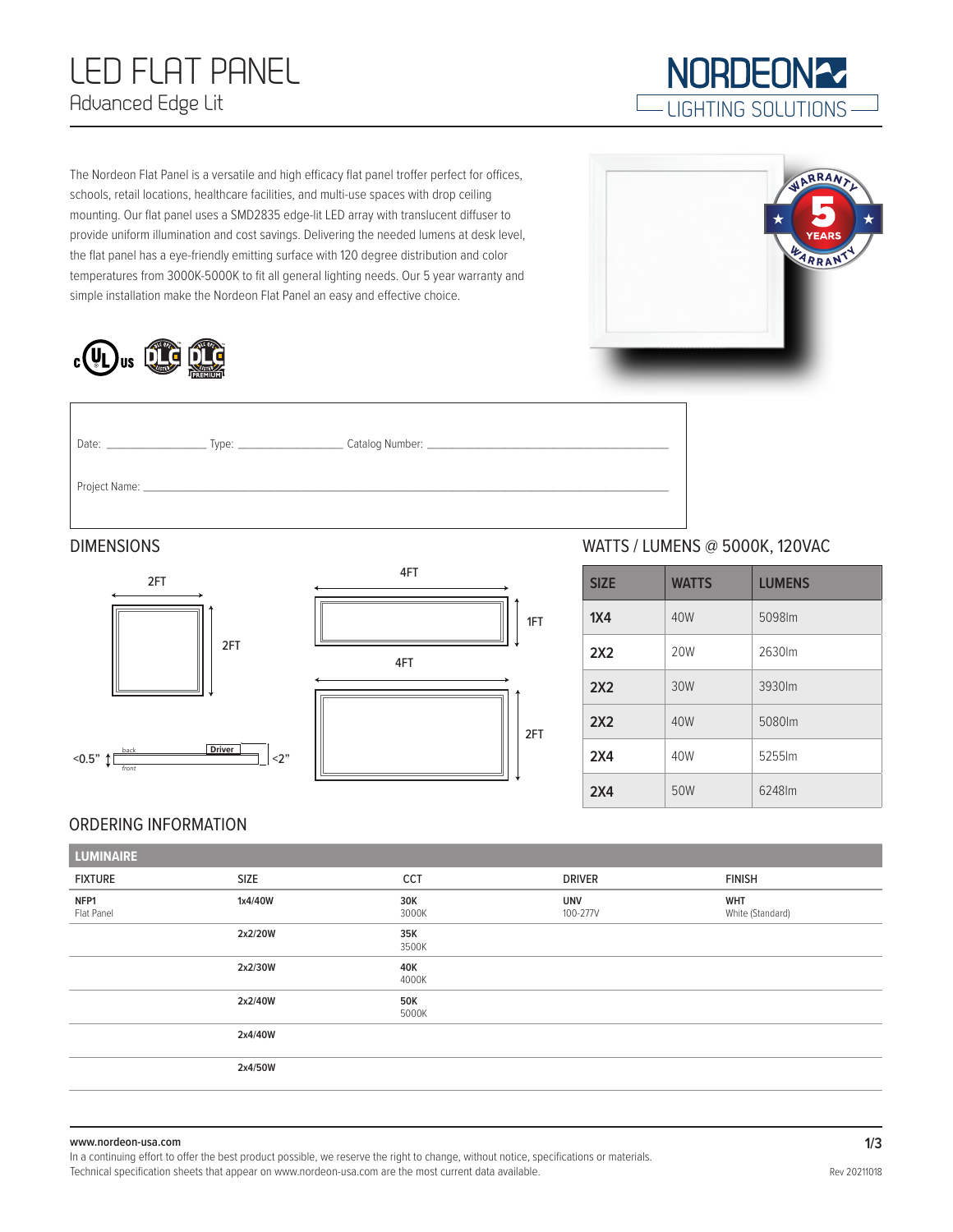

### PRODUCT SPECIFICATIONS

| <b>LUMEN OUTPUT</b>          | 2630-6248 lumens                                   |
|------------------------------|----------------------------------------------------|
| <b>EFFICACY</b>              | <b>125 LPW</b>                                     |
| <b>LUMEN MAINTENANCE</b>     | (L70): >50,000 hours @ 25°C                        |
| <b>COLOR TEMPERATURES</b>    | 3000K, 3500K, 4000K, & 5000K                       |
| <b>BEAM ANGLE</b>            | $111^\circ$                                        |
| <b>CRI</b>                   | >80 CRI                                            |
| <b>OPERATION TEMPERATURE</b> | -20°C to 50°C (-4°F to 122°F)                      |
| <b>INPUT VOLTAGE</b>         | 100-277VAC 50/60Hz; PF>.99                         |
| <b>POWER CONSUMPTION</b>     | 20W-50W depending on model                         |
| <b>CONTROL</b>               | 0-10V dimming                                      |
| <b>INGRESS PROTECTION</b>    | IP <sub>20</sub>                                   |
| <b>CERTIFICATIONS</b>        | $_{c}\mathbb{Q}$ , $\mathbb{Q}$ $\mathbb{Q}$       |
| <b>CONSTRUCTION</b>          | Ultra-slim Aluminum Frame - < 0.5 inch thick       |
| <b>DRIVER</b>                | External UL Listed Class-2 Constant Current Driver |
| <b>LEDS</b>                  | SMD 2835 LED chips                                 |